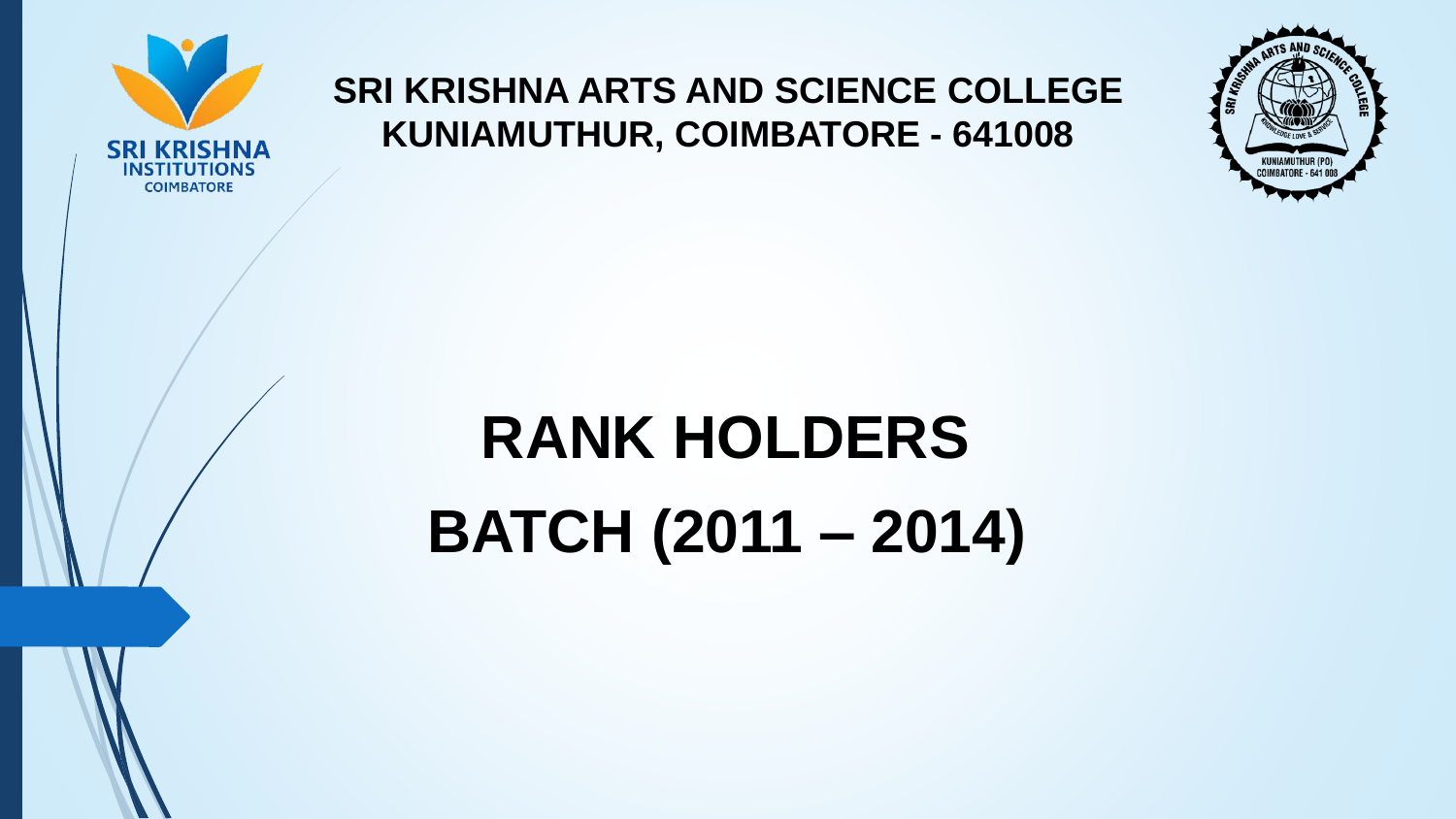**2011 - 2014**



NAME: NITHYA MOHANKRISHNAN DEPT: BBA CA ROLL NO: 11BBA129



NAME: PREETHY. B DEPT: B.SC BT ROLL NO: 11BBT032



NAME: NISHA JEEVAN .K DEPT: BBA ROLL NO: 11BBM034



NAME: MONISHA.S DEPT: BCA ROLL NO: 11BCA028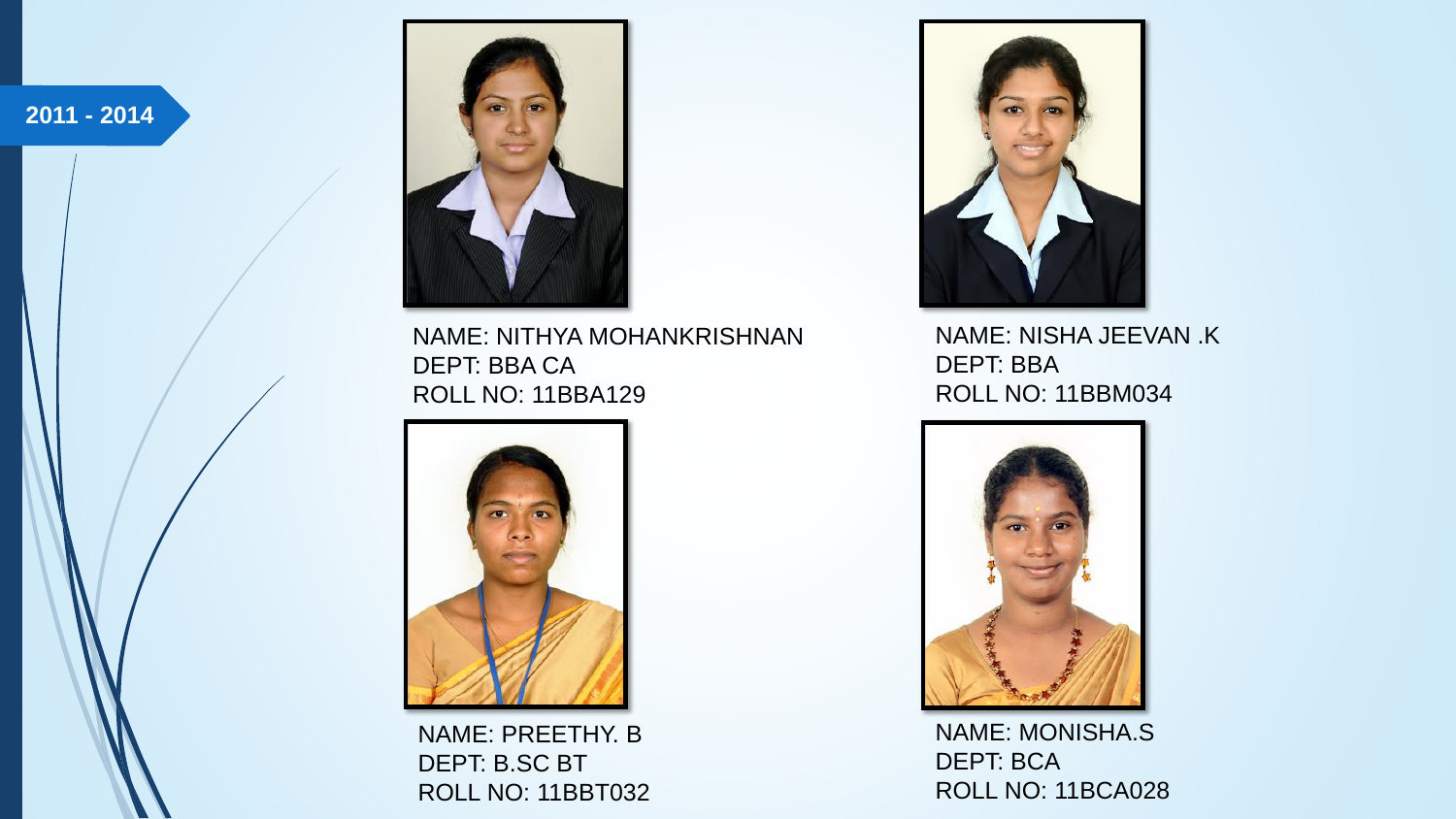

NAME: SARANYA.K DEPT: B.SC CDF ROLL NO: 11BCD027



NAME: ANURAKSHA.S DEPT: B.COM CA ROLL NO: 11BCO305



NAME: CELIN.C.K DEPT: B.COM ROLL NO: 11BCO107



NAME: SARANYA MENON.P DEPT: B.COM IT ROLL NO: 11BCO440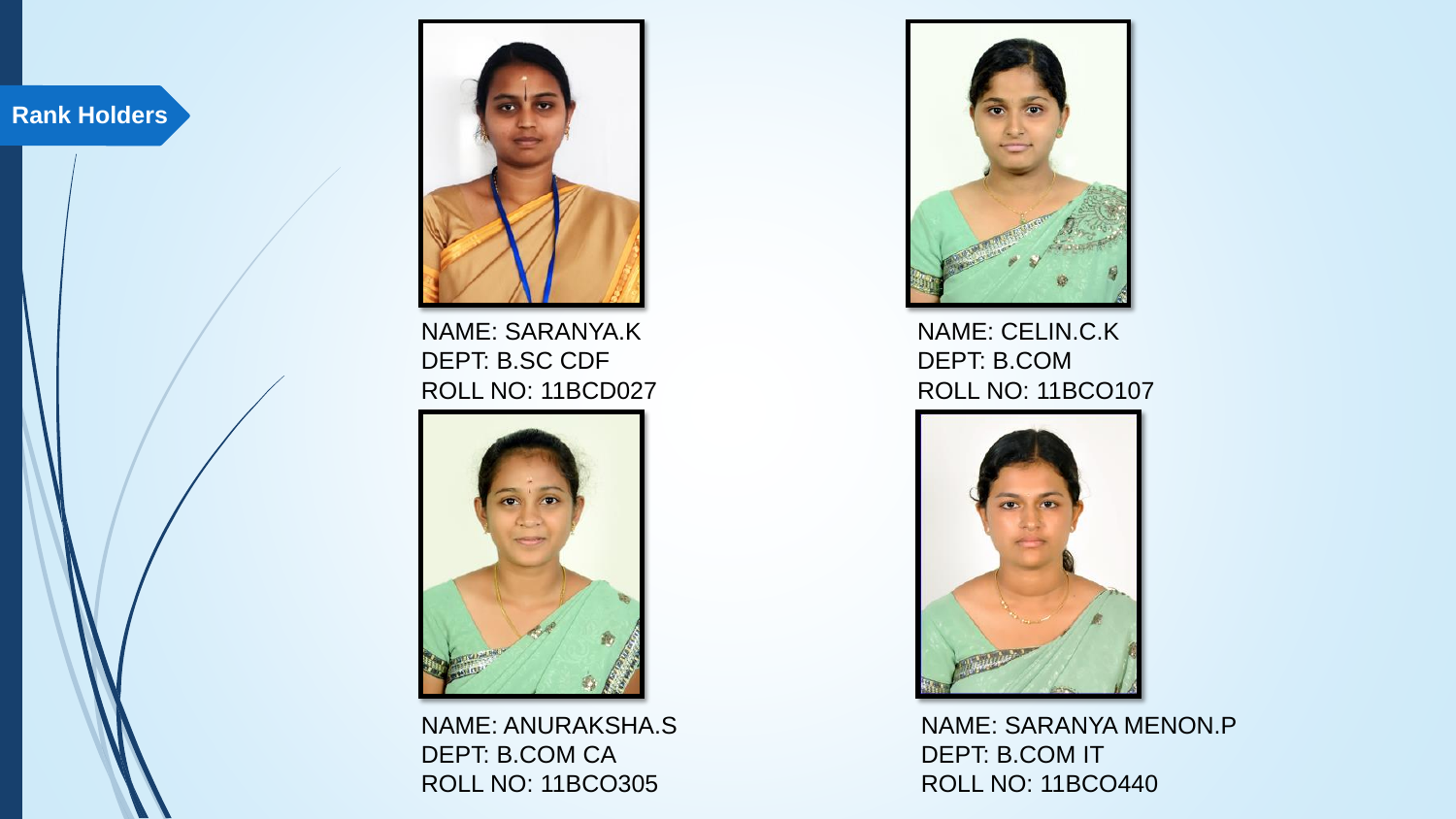

NAME: AARTHI.J DEPT: B.COM PA ROLL NO: 11BCO501



NAME: SHREE NANDHINI.M DEPT: B.SC CT ROLL NO: 11BCT046



NAME: JAYAPRIYA.R DEPT: B.SC CS ROLL NO: 11BCS114



NAME: VASUKI.P DEPT: B.SC ECS ROLL NO: 11BEC048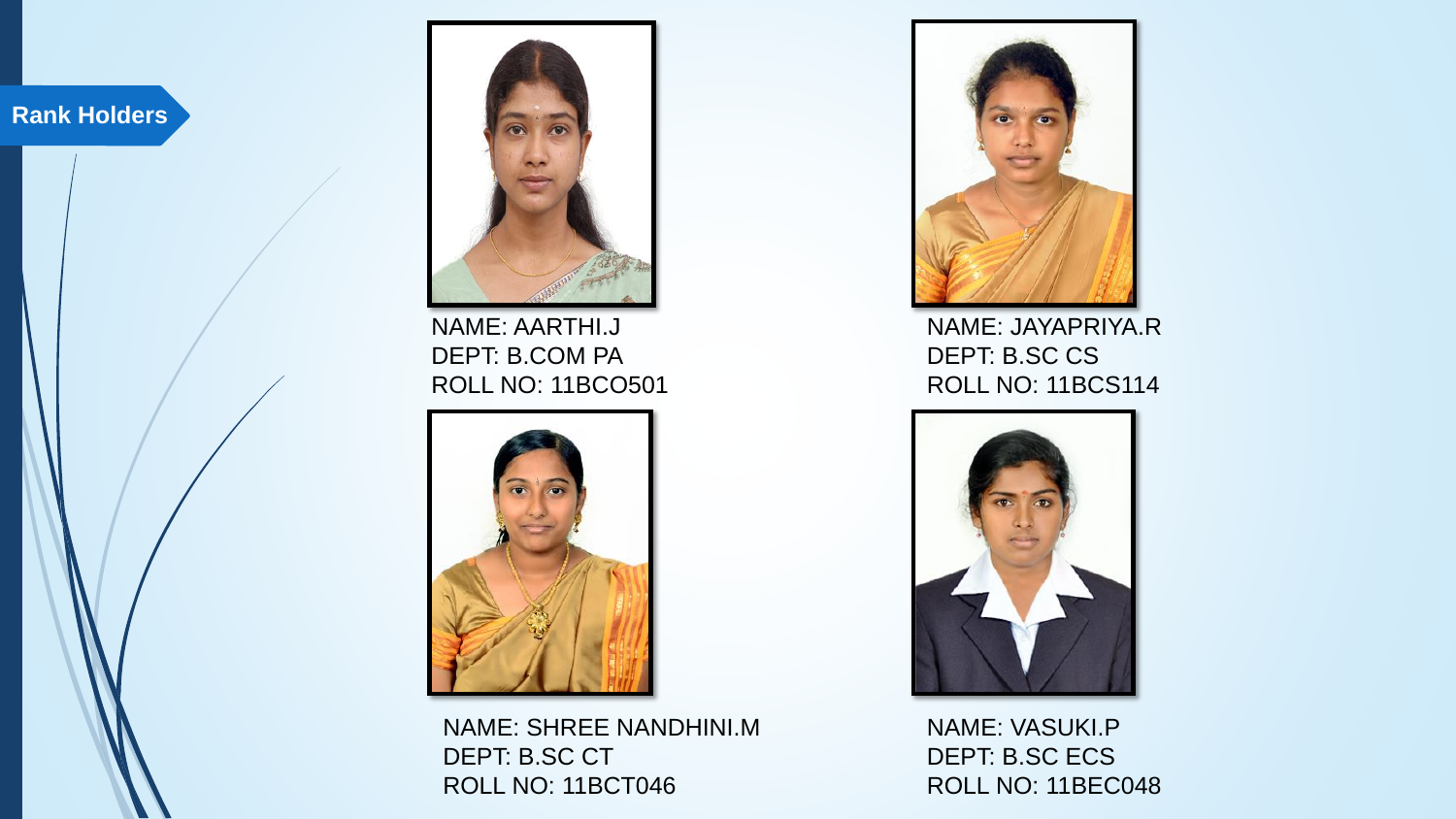

NAME: NISHA.K.R DEPT: B.SC CSHM ROLL NO: 11BHM028



NAME: SREEMATHI .T .K DEPT: B.SC MB ROLL NO: 11BMB022



NAME: RINCY. P. WILSON DEPT: B.SC IT ROLL NO: 11BIT033



NAME: GAYATHRI.R DEPT: M.SC BI ROLL NO: 12MBI005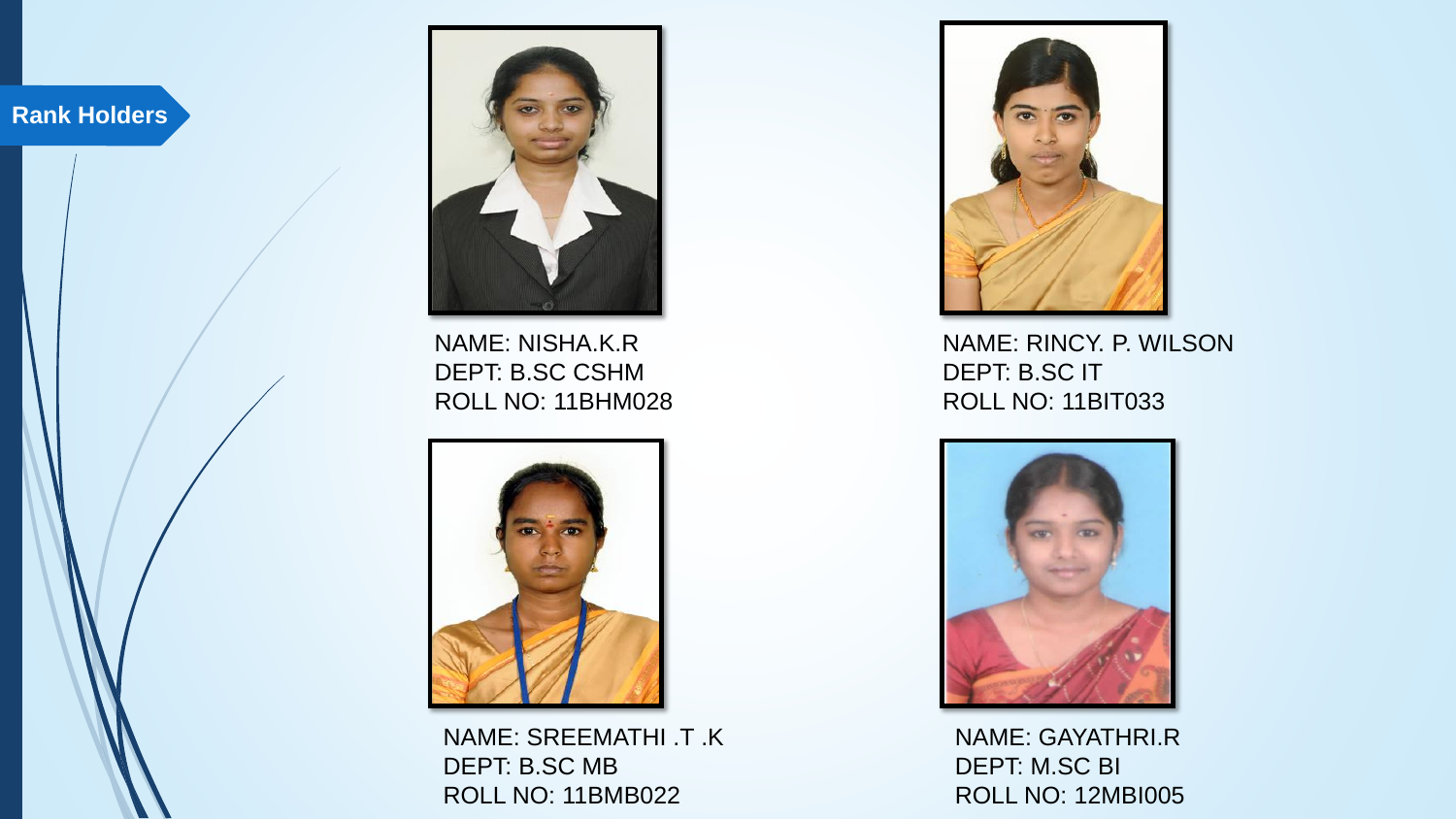

NAME: DHANYA.B DEPT: M.SC BT ROLL NO: 12MBT003



NAME: G.DHIVYA DEPT: M.SC CS ROLL NO: 12MCS010



NAME: K.MUTHULAKSHMI DEPT: M.COM ROLL NO: 12MCO016



NAME: VIDYA ANAND.C.A DEPT: M.SC ECS ROLL NO: 12MEC021